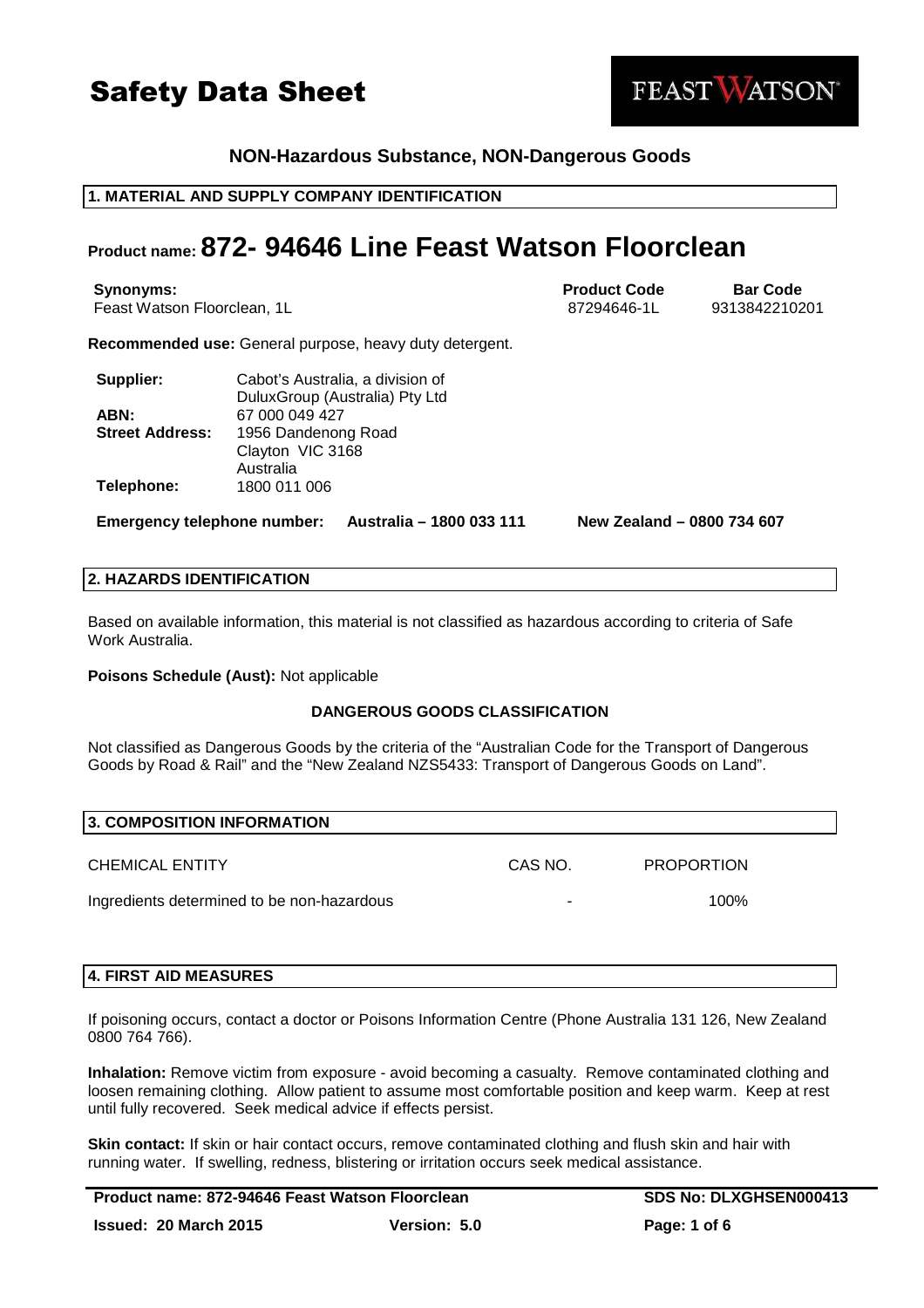FEAST WATSON®

**Eye contact:** If in eyes wash out immediately with water. In all cases of eye contamination it is a sensible precaution to seek medical advice.

**Ingestion:** Rinse mouth with water. Give a glass of water to drink. If vomiting occurs give further water. Seek medical advice.

**PPE for First Aiders:** Wear overalls, safety glasses and impervious gloves. Available information suggests that gloves made from nitrile rubber should be suitable for intermittent contact. However, due to variations in glove construction and local conditions, the user should make a final assessment. Always wash hands before smoking, eating, drinking or using the toilet. Wash contaminated clothing and other protective equipment before storing or re-using.

**Notes to physician:** Treat symptomatically.

#### **5. FIRE-FIGHTING MEASURES**

**Hazchem Code:** Not applicable.

**Suitable extinguishing media: I**f material is involved in a fire use water fog (or if unavailable fine water spray), foam, dry agent (carbon dioxide, dry chemical powder).

**Specific hazards:** Non-combustible material.

**Fire fighting further advice:** Not combustible, however following evaporation of aqueous component residual material can burn if ignited. Fire fighters to wear self-contained breathing apparatus and suitable protective clothing if risk of exposure to vapour or products of combustion.

#### **6. ACCIDENTAL RELEASE MEASURES**

#### **SMALL SPILLS**

Wear protective equipment to prevent skin and eye contamination. Wipe up with absorbent (clean rag or paper towels). Allow absorbent to dry before disposing with normal household garbage.

#### **LARGE SPILLS**

Slippery when spilt. Avoid accidents, clean up immediately. Wear protective equipment to prevent skin and eye contamination and the inhalation of vapours. Work up wind or increase ventilation. Contain - prevent run off into drains and waterways. Use absorbent (soil, sand or other inert material). Collect and seal in properly labelled containers or drums for disposal. If contamination of sewers or waterways has occurred advise local emergency services.

#### **Dangerous Goods – Initial Emergency Response Guide No:** Not applicable.

#### **7. HANDLING AND STORAGE**

**Handling:** Avoid skin and eye contact and inhalation of vapour, mist or aerosols.

**Storage:** Store in a cool, dry, well-ventilated place and out of direct sunlight. Store away from incompatible materials described in Section 10. Keep containers closed when not in use - check regularly for leaks.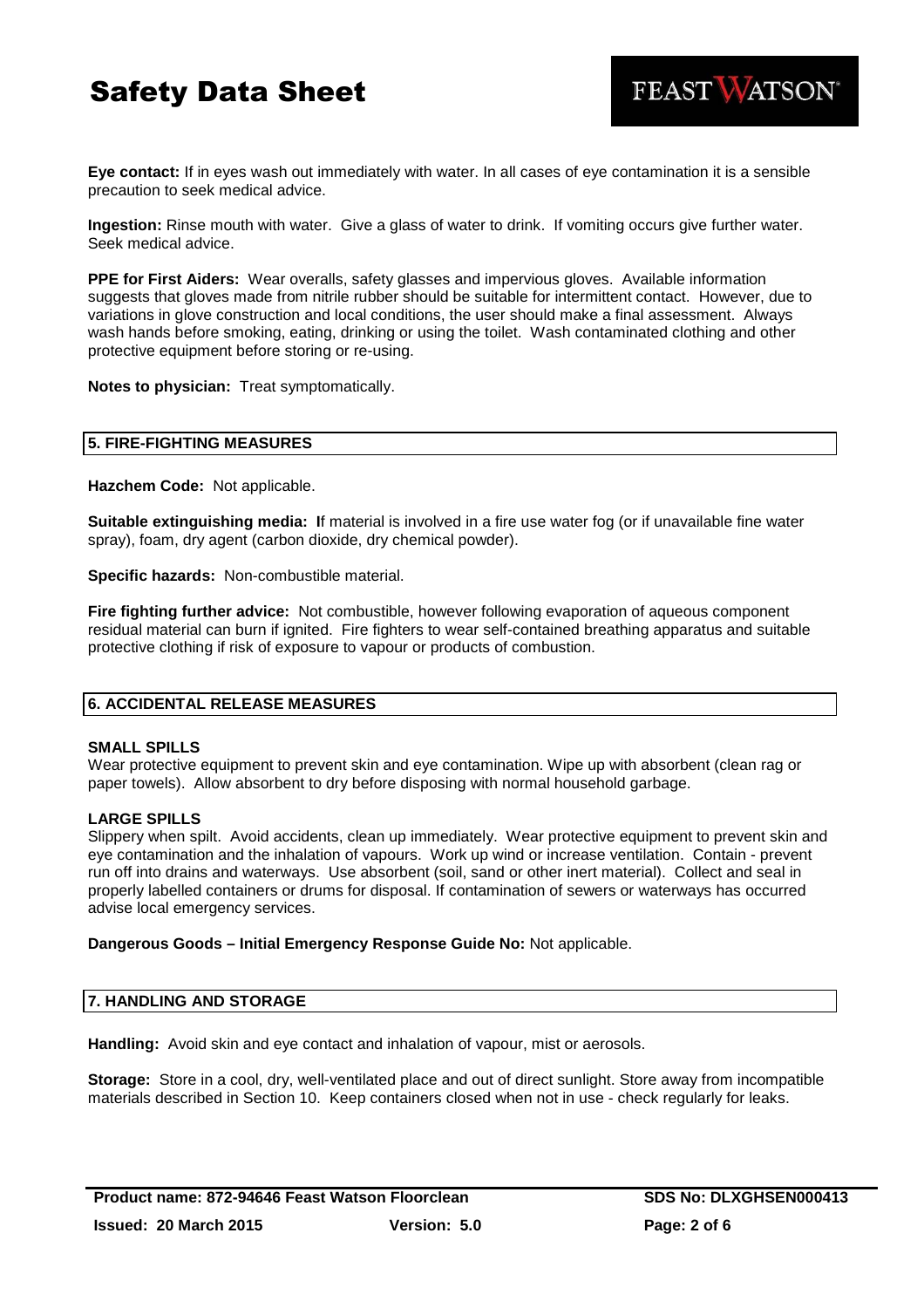

#### **8. EXPOSURE CONTROLS AND PERSONAL PROTECTION**

National occupational exposure limits: No value assigned for this specific material by Safe Work Australia or Department of Labour New Zealand.

**Biological Limit Values:** As per the "National Model Regulations for the Control of Workplace Hazardous Substances (Safe Work Australia)" the ingredients in this material do not have a Biological Limit Allocated.

**Engineering measures:** Use only in well ventilated areas. Keep containers closed when not in use.

**Personal protection equipment:** B: OVERALLS, SAFETY SHOES, SAFETY GLASSES, GLOVES.

Wear overalls, safety glasses and impervious gloves. Available information suggests that gloves made from nitrile rubber should be suitable for intermittent contact. However, due to variations in glove construction and local conditions, the user should make a final assessment. Always wash hands before smoking, eating, drinking or using the toilet. Wash contaminated clothing and other protective equipment before storing or reusing.

If risk of inhalation of exists, wear organic vapour/particulate respirator meeting the requirements of AS/NZS 1715 and AS/NZS 1716.

**Hygiene measures:** Keep away from food, drink and animal feeding stuffs. When using do not eat, drink or smoke. Wash hands prior to eating, drinking or smoking. Avoid skin and eye contact and inhalation of vapour, mist or aerosols. Ensure that eyewash stations and safety showers are close to the workstation location.

#### **9. PHYSICAL AND CHEMICAL PROPERTIES**

**Form / Colour / Odour:** Clear, blue liquid.

| Solubility:                             | Soluble in water. |
|-----------------------------------------|-------------------|
| Specific Gravity (20 °C):               | 1.02              |
| <b>Relative Vapour Density (air=1):</b> | >1                |
| Vapour Pressure (20 °C):                | N Av              |
| Flash Point (C):                        | N App             |
| Flammability Limits (%):                | N App             |
| Autoignition Temperature (C):           | N App             |
| % Volatile by Weight:                   | 85                |
| Solubility in water (g/L):              | Complete          |
| Melting Point/Range (C):                | N Av              |
| Boiling Point/Range (C):                | Approx. 100       |
| pH:                                     | $7.0 - 8.5$       |
| <b>Viscosity:</b>                       | N Av              |
| Total VOC (g/Litre):                    | N Av              |

(Typical values only - consult specification sheet)  $N Av = Not available$   $N App = Not applicable$ 

#### **10. STABILITY AND REACTIVITY**

**Reactivity:** No reactivity hazards are known for the material.

**Chemical stability:** This material is thermally stable when stored and used as directed.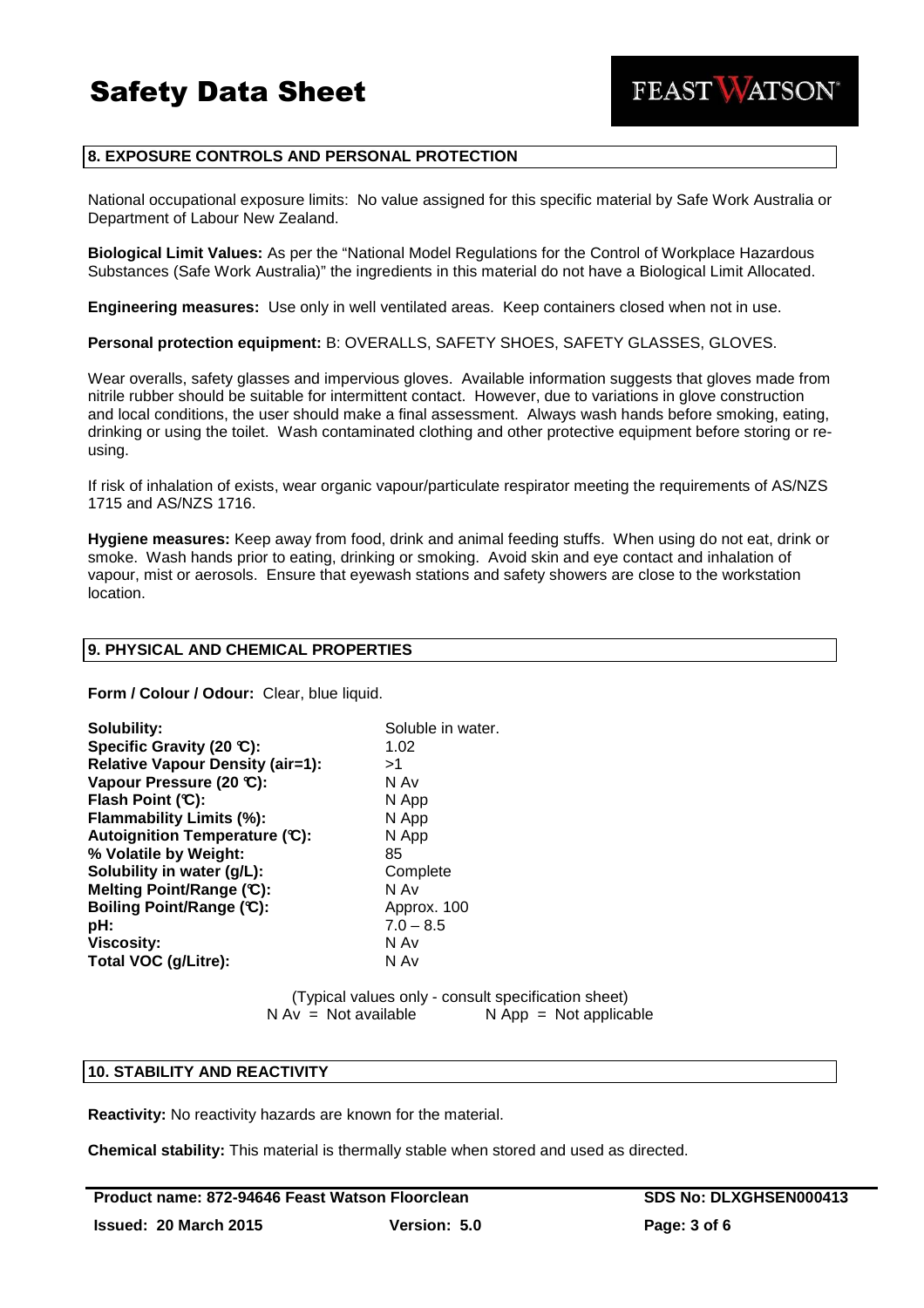

**Hazardous reactions:** No known hazardous reactions.

**Conditions to avoid:** Elevated temperatures and sources of ignition.

**Incompatible materials:** Oxidising agents.

**Hazardous decomposition products:** Oxides of carbon and nitrogen, smoke and other toxic fumes.

#### **11. TOXICOLOGICAL INFORMATION**

No adverse health effects expected if the product is handled in accordance with this Safety Data Sheet and the product label. Symptoms or effects that may arise if the product is mishandled and overexposure occurs are:

#### **Acute Effects**

**Inhalation:** Material may be an irritant to mucous membranes and respiratory tract.

**Skin contact:** Repeated or prolonged skin contact may lead to irritation.

**Ingestion:** No adverse effects expected however large amounts may cause nausea and vomiting.

**Eye contact:** May be an eye irritant.

#### **Acute toxicity**

**Inhalation:** This material has been classified as non-hazardous.

**Skin contact:** This material has been classified as non-hazardous.

**Ingestion:** This material has been classified as non-hazardous.

**Corrosion/Irritancy:** Eye: this material has been classified as not corrosive or irritating to eyes. Skin: this material has been classified as not corrosive or irritating to skin.

**Sensitisation:** Inhalation: this material has been classified as not a respiratory sensitiser. Skin: this material has been classified as not a skin sensitiser.

**Aspiration hazard:** This material has been classified as non-hazardous.

**Specific target organ toxicity (single exposure):** This material has been classified as non-hazardous.

#### **Chronic Toxicity**

**Mutagenicity:** This material has been classified as non-hazardous.

**Carcinogenicity:** This material has been classified as non-hazardous.

**Reproductive toxicity (including via lactation):** This material has been classified as non-hazardous.

**Specific target organ toxicity (repeat exposure):** This material has been classified as non-hazardous.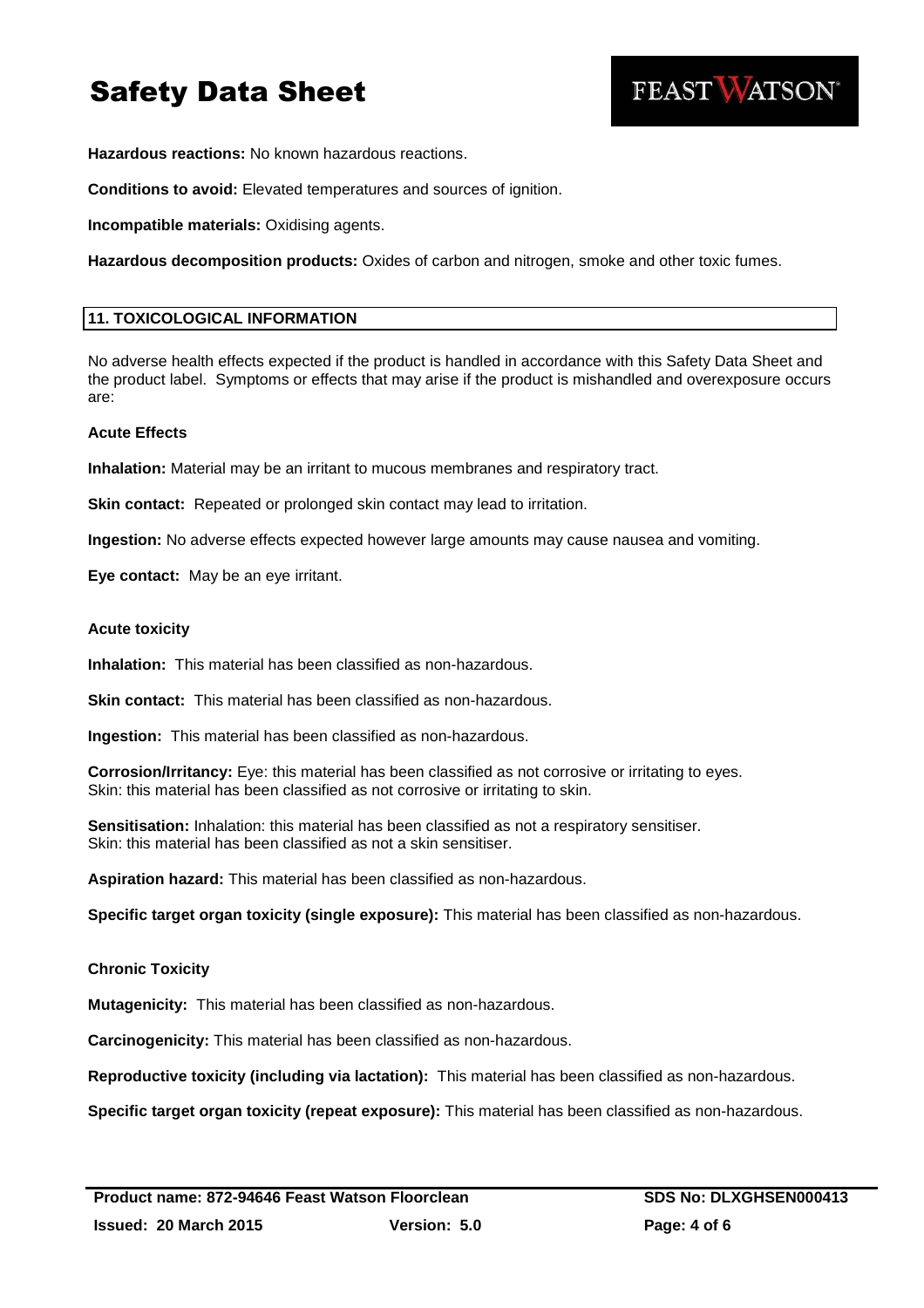

#### **12. ECOLOGICAL INFORMATION**

Avoid contaminating waterways.

**Acute aquatic hazard:** No information is available to complete an assessment.

**Long-term aquatic hazard:** No information is available to complete an assessment.

**Ecotoxicity:** No information available.

**Persistence and degradability:** No information available.

**Bioaccumulative potential:** No information available.

**Mobility:** No information available.

#### **13. DISPOSAL CONSIDERATIONS**

Persons conducting disposal, recycling or reclamation activities should ensure that appropriate personal protection equipment is used, see "Section 8. Exposure Controls and Personal Protection" of this SDS.

If possible material and its container should be recycled. If material or container cannot be recycled, dispose in accordance with local, regional, national and international Regulations.

#### **14. TRANSPORT INFORMATION**

#### **ROAD AND RAIL TRANSPORT**

Not classified as Dangerous Goods by the criteria of the "Australian Code for the Transport of Dangerous Goods by Road & Rail" and the "New Zealand NZS5433: Transport of Dangerous Goods on Land".

#### **MARINE TRANSPORT**

Not classified as Dangerous Goods by the criteria of the International Maritime Dangerous Goods Code (IMDG Code) for transport by sea.

#### **AIR TRANSPORT**

Not classified as Dangerous Goods by the criteria of the International Air Transport Association (IATA) Dangerous Goods Regulations for transport by air